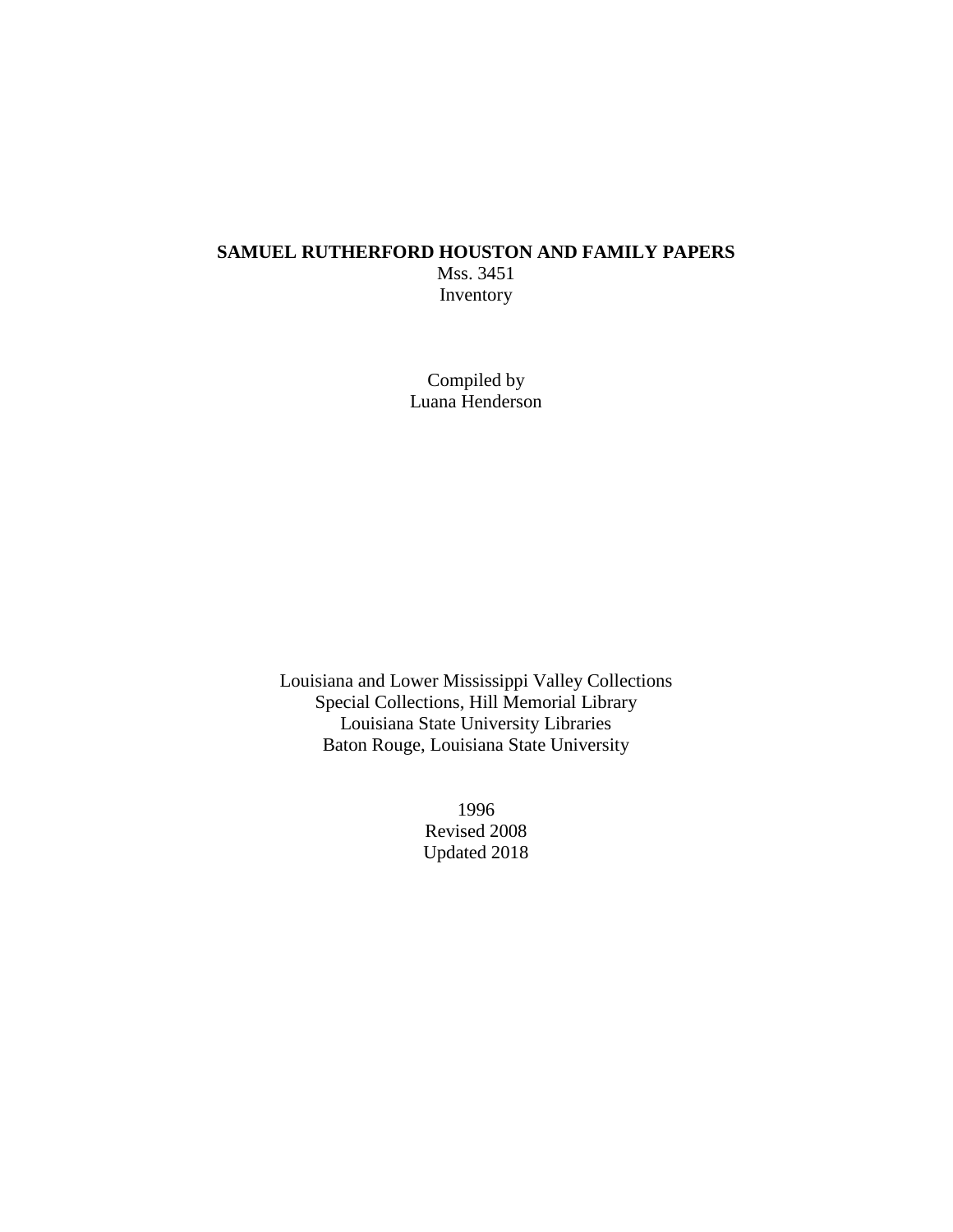## **CONTENTS OF INVENTORY**

**Use of manuscript materials.** If you wish to examine items in the manuscript group, please place a request via the Special Collections Request System. Consult the Container List for location information.

**Photocopying.** Should you wish to request photocopies, please consult a staff member. Do not remove items to be photocopied. The existing order and arrangement of unbound materials must be maintained. Reproductions must be made from surrogates (microfilm, digital scan, photocopy of original held by LSU Libraries), when available.

**Publication.** Readers assume full responsibility for compliance with laws regarding copyright, literary property rights, and libel.

Proper acknowledgement of LLMVC materials must be made in any resulting writing or publications. The correct form of citation for this manuscript group is given on the summary page. Copies of scholarly publications based on research in the Louisiana and Lower Mississippi Valley Collections are welcomed.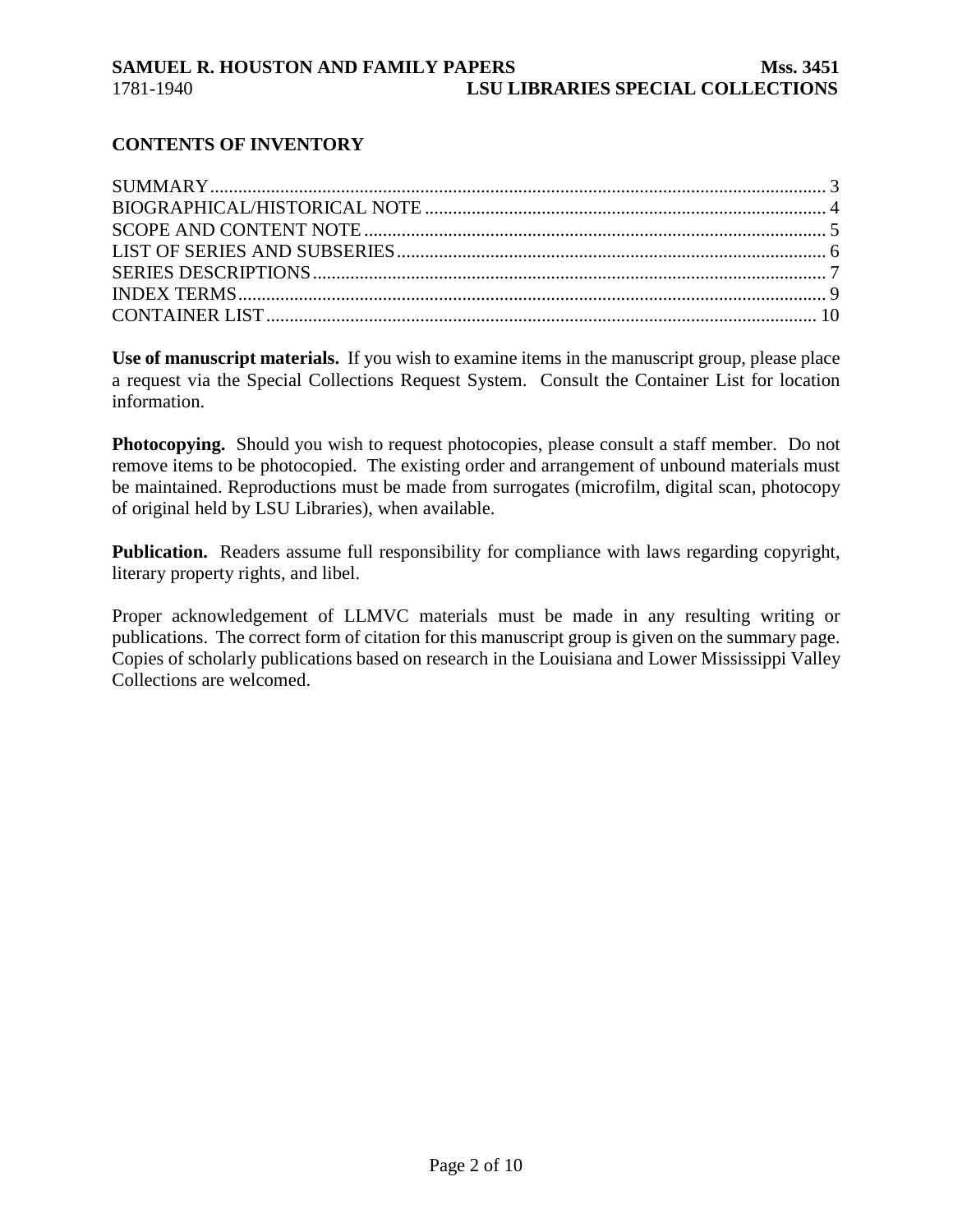# <span id="page-2-0"></span>**SUMMARY**

| <b>Size</b>                                 | 1 linear ft.                                                                                                                                                                                                    |
|---------------------------------------------|-----------------------------------------------------------------------------------------------------------------------------------------------------------------------------------------------------------------|
| <b>Geographic Locations</b>                 | Virginia, Greece                                                                                                                                                                                                |
| <b>Inclusive Dates</b>                      | 1781-1940                                                                                                                                                                                                       |
| <b>Bulk Dates</b>                           | 1781-1888                                                                                                                                                                                                       |
| <b>Languages</b>                            | English                                                                                                                                                                                                         |
| <b>Summary</b>                              | Correspondence, writings, printed items and photographs of<br>Virginia native Samuel Rutherford Houston and family, and a<br>diary kept by Reverend G. W. Leyburn while he served as a<br>missionary to Greece. |
| <b>Access Restrictions</b>                  | None.                                                                                                                                                                                                           |
| <b>Alternate Format</b><br><b>Available</b> | Collection is available on microfilm.                                                                                                                                                                           |
| Copyright                                   | For those materials not in the public domain, copyright is retained<br>by the descendants of the creators in accordance with U.S.<br>Copyright law.                                                             |
| <b>Citation</b>                             | Samuel R. Houston and Family Papers, Mss. 3451, Louisiana and<br>Lower Mississippi Valley Collections, LSU Libraries Special<br>Collections, Baton Rouge, La.                                                   |
| <b>Stack Location(s)</b>                    | $U:102$ ; Mss.Mf:H                                                                                                                                                                                              |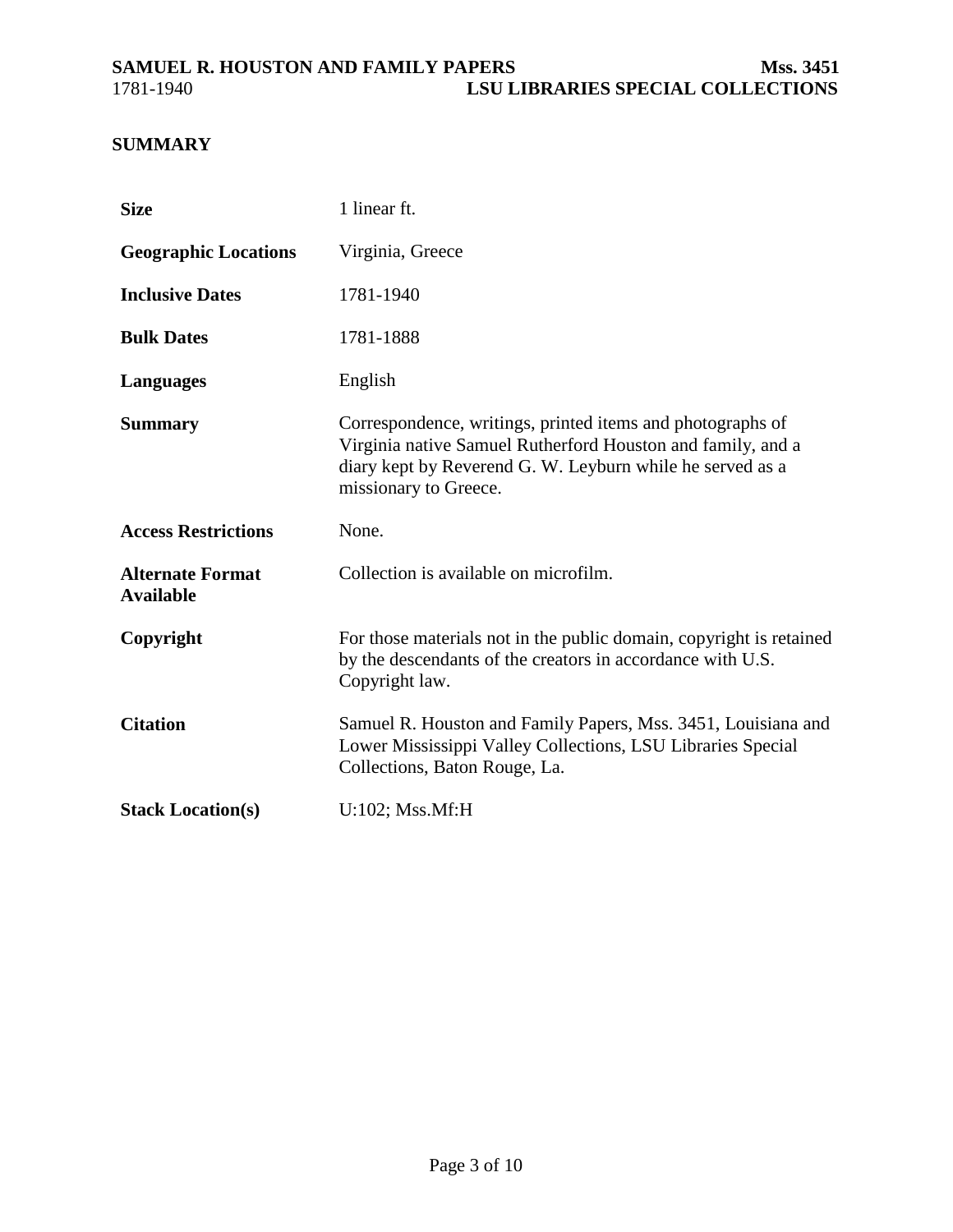# <span id="page-3-0"></span>**SAMUEL R. HOUSTON AND FAMILY PAPERS MSS. 3451** 1781-1940 **LSU LIBRARIES SPECIAL COLLECTIONS**

### **BIOGRAPHICAL/HISTORICAL NOTE**

Reverend Samuel Rutherford Houston was the sixth child of Reverend Samuel Houston (1758- 1839) and Margaret "Peggy" Walker (d. 1854), and the grandson of John Houston (1716 or 1726-1798), who immigrated from Ireland in 1735 and settled with his father in Rockbridge County, Virginia. Like his descendants, John Houston was a Presbyterian minister.

Samuel Rutherford Houston was born in 1806 at Rural Valley, Rockbridge County, Virginia, where his father ran Rural Valley Classical School, owned a planation, and served as Presbyterian minister. Samuel Rutherford graduated from Dickenson College, Carlisle, Penn., in 1825 and after a year studying theology at Princeton, he transferred to Union Theological Seminary in Virginia. He was ordained in 1834 and posted to a mission in Scio, Greece, in November of that year. He soon moved to the Province of Laconia, where he was joined by the Rev. George W. Leyburn.

Houston first married Mary Russell Rowland. They had one surviving child, Rutherford Rowland Houston (1836-1917), before she died in Egypt in 1839. Samuel R. returned to Natural Bridge, Virginia in 1841 and in the meantime married Margaret Parks Paxton (b. 1817) of Lexington, Virginia. Houston and his wife were nature enthusiasts who observed and recorded data about animal behavior and plants. He died in 1887, and she lived to at least 1884. Together they had nine children: William Paxton Houston (b. 1843); Samuel Adger Houston (b. 1845); Adamantius Coray. Houston (b. 1847); Mary Margaret Houston, (b. 1849); Helen Alexander Houston (b. 1851); Elizabeth Moore Houston (b. 1853); Janet Hay Houston (b. 1855); James Bernard Houston (b. 1858); and Hubert Todd Houston (b. 1861). William P, S. Adger, and A. Coray all served the Confederacy during the Civil War.

Rutherford R. Houston graduated from Washington College in 1855 and entered Union Theological Seminary around 1857 and was appointed professor of Oriental Literature. In 1863, he was licensed to preach and simultaneously served several churches in Greenbrier and Monroe counties until 1866 when he was assigned Salem and Carmel churches and purchased a farm in Union, West Virginia. In 1869, he moved to the Presbyterian Church of Fincastle, Botetourt County, Va. He married Margaret "Maggie" Steele of Illinois. They, too, had nine children: Mary, Catharine, Annie, Emma, Alice, Stella, Olive, Harry, and Janet

See also: Houston, Samuel Rutherford. Brief Biographical Accounts of Many Members of the Houston Family: Accompanied by a Genealogical Table From Well Authenticated Records and an Extensive Correspondence, with a Large Number of Well Informed Members of the Family during the Years 1876-1882. Cincinnati: Elm Street Print. Co., 1882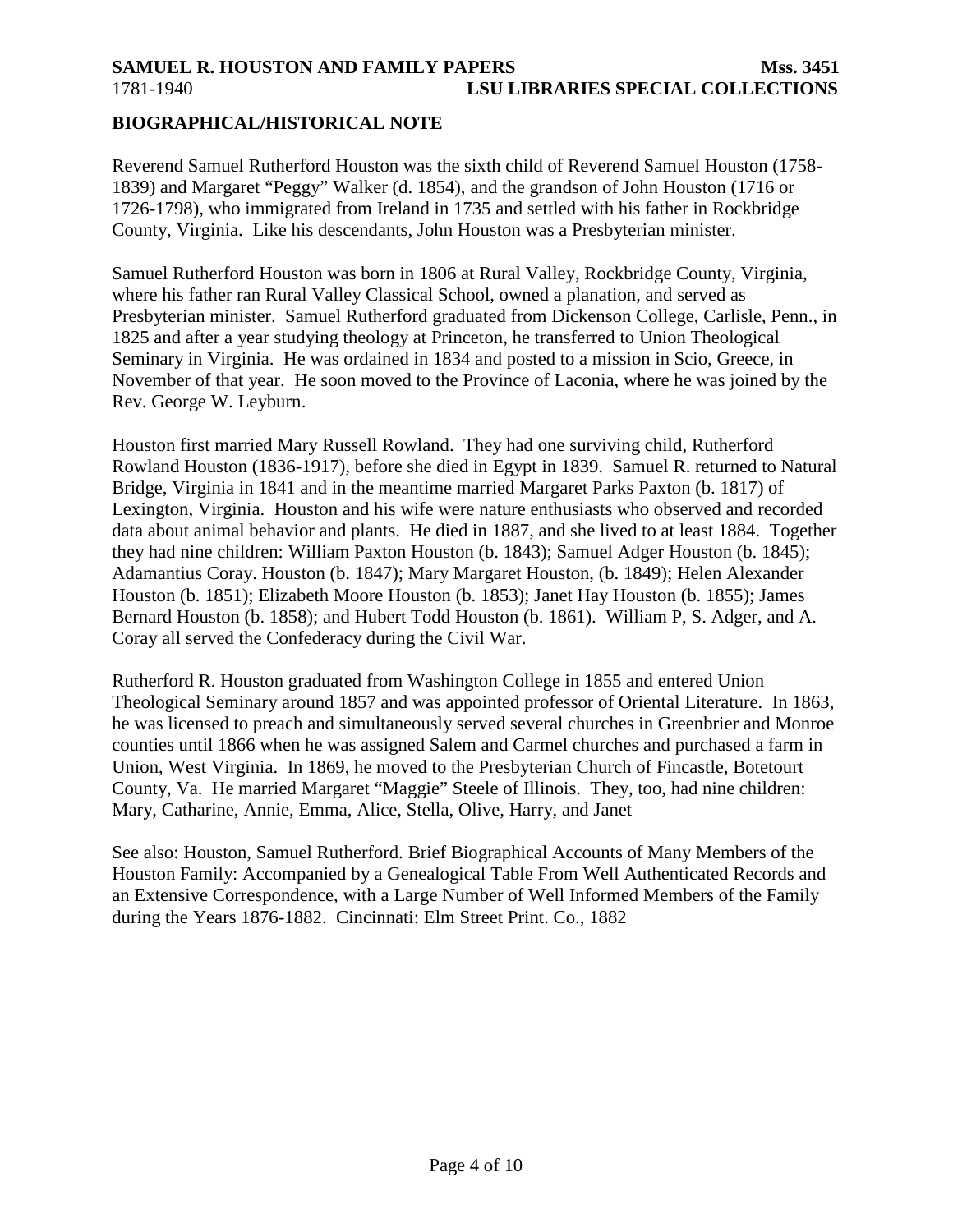# <span id="page-4-0"></span>**SAMUEL R. HOUSTON AND FAMILY PAPERS Mss. 3451** 1781-1940 **LSU LIBRARIES SPECIAL COLLECTIONS**

## **SCOPE AND CONTENT NOTE**

This collection is comprised of family letters, writings, and printed items and graphic materials of Samuel Rutherford Houston and family. Letters primarily relate to education, religious life, and church and family news. The writings consist of sermons, short stories, Samuel R. Houston's civilian Civil War diary, several diary pages recording Houston's stint as a missionary in Greece, as well as a journal kept by his fellow missionary, Reverend G. W. Leyburn. Among the printed items and graphic materials are several photographs of the Houston family.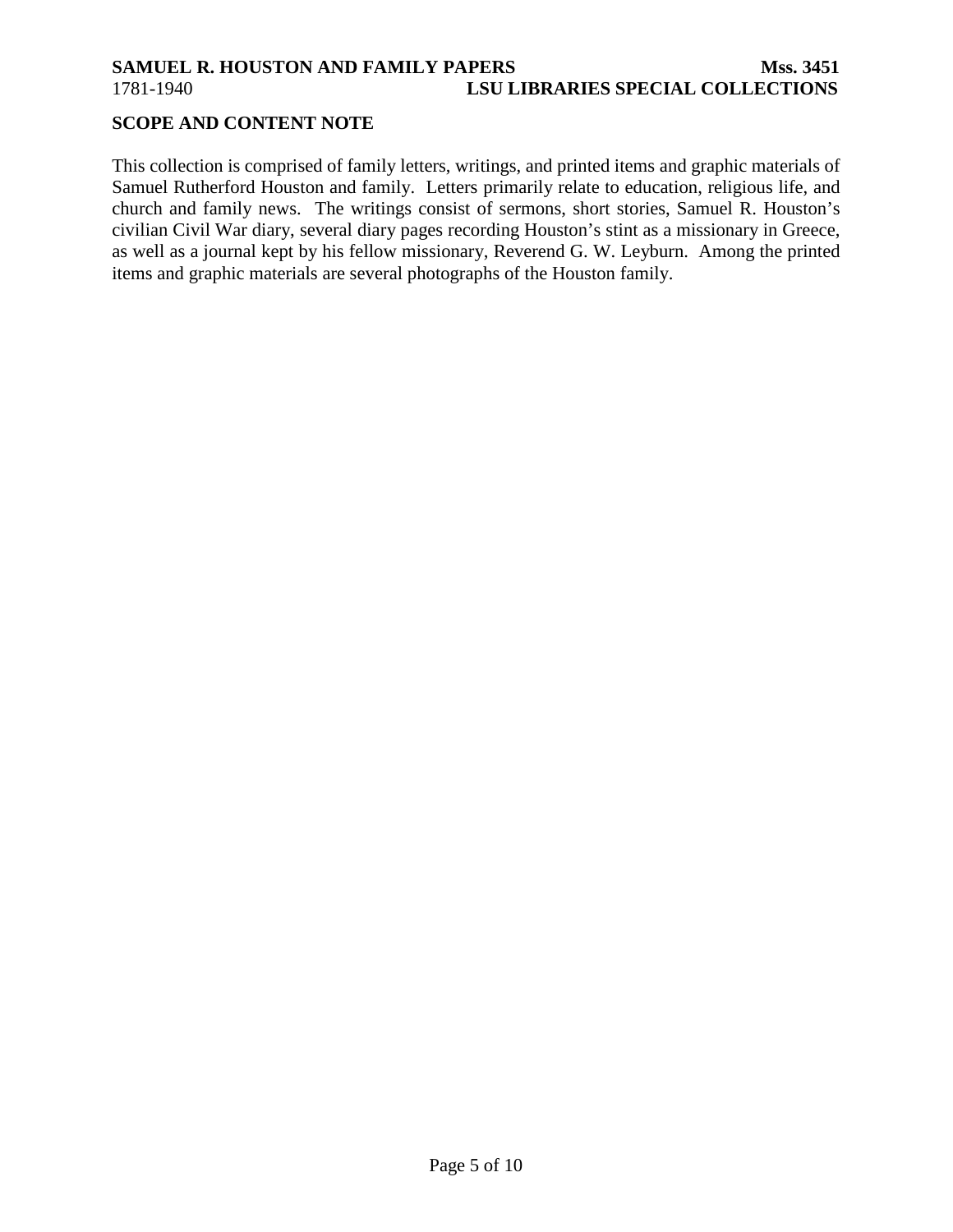### <span id="page-5-0"></span>**LIST OF SERIES AND SUBSERIES**

## **Series I. Correspondence, 1821-1940, undated**

**Series II. Printed items and graphic materials, 1873-1908, undated**

**Series III. Writings, 1781-1936, undated Subseries 1. Diary entries and fiction, 1834-1888, undated Subseries 2. Sermons, 1781-1852, undated Subseries 3. Miscellaneous, 1839-1936, undated**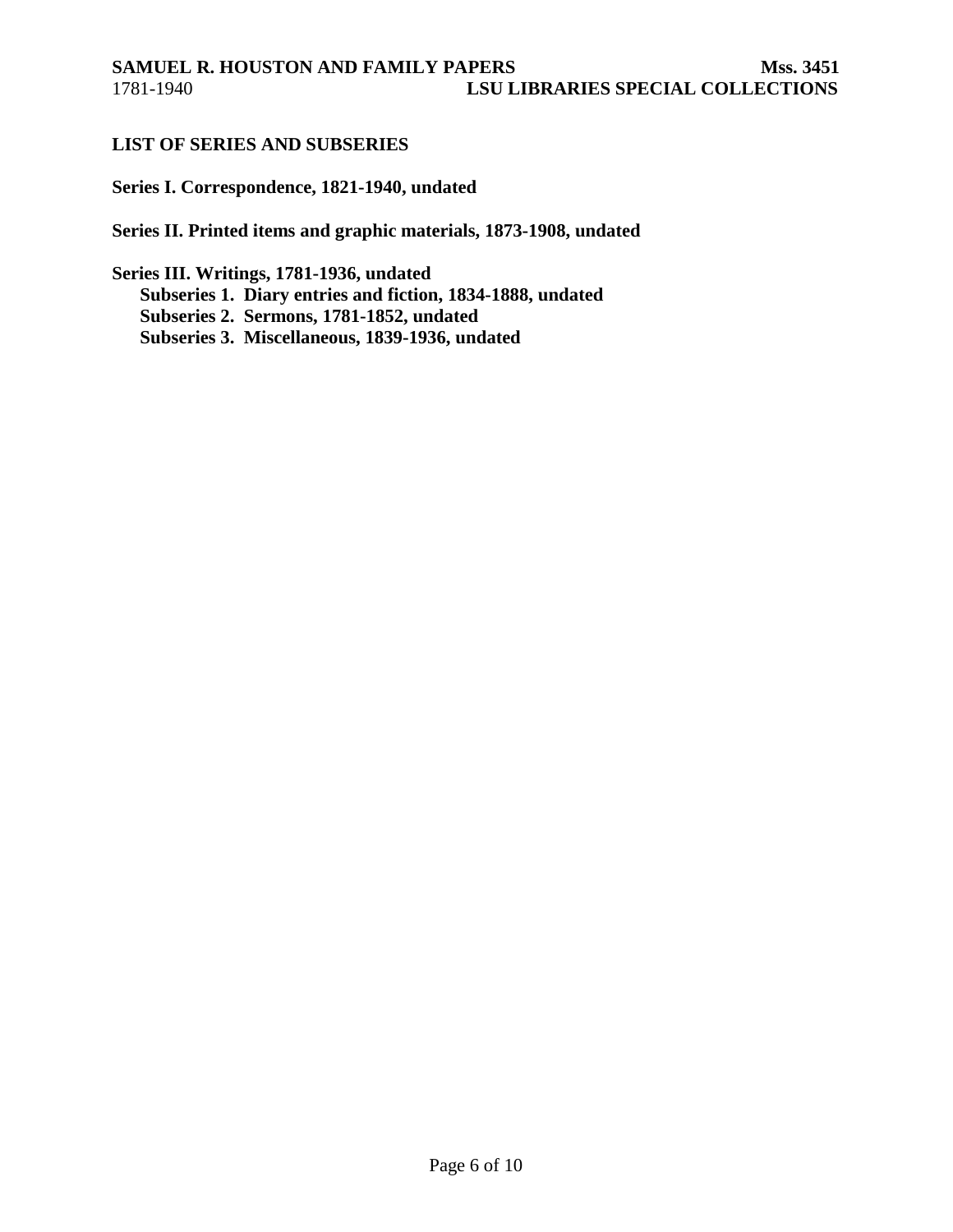# <span id="page-6-0"></span>**SAMUEL R. HOUSTON AND FAMILY PAPERS MSS. 3451** 1781-1940 **LSU LIBRARIES SPECIAL COLLECTIONS**

### **SERIES DESCRIPTIONS**

#### **Series I. Correspondence, 1821-1940, undated**

The majority of letters were written between family members reporting daily activities, general news, and health of relatives and friends. Present are letters by Samuel Houston (1821-1824), including those to his son at Dickinson College; letters (1824-1873) from Samuel R. Houston to family members, primarily describing his studies at Dickinson College; letters from Rutherford R. Houston to Samuel R. Houston and other family members (1852-1861 and 1871-1916) relating to his studies and experiences at Washington College, temperance, tension between the North and South, preparations for war in Union, Va., his faith, his church activities, as well as news related to their family, friends and common church acquaintances; and miscellaneous letters (1847-1940).

#### **Series II. Printed items and graphic materials, 1873-1908, undated**

Among the printed items is an address given by Hubert T. Houston at the unveiling of the Monument to Confederate Dead in Beverly, West Virginia (1908), an envelope (undated) with a colored sketch of the Hotel Monteleone in New Orleans, La. The photographs consist of cartes de visite (1873-1882, undated) of Annie and Bessie Houston and Dr. J. Bernard Houston, tintypes (undated) of Bessie and Dr. J. Bernard Houston along with other personal portraits of family members and a family portrait of Samuel Rutherford Houston and his children (undated).

#### **Series III. Writings, 1781-1936, undated**

#### **Subseries 1. Diary entries and fiction, 1834-1888, undated**

There are several pages of the diary Samuel Rutherford kept while in Greece, his Civil War diary, and the journal of Rev. Samuel Leyburn in this series. The loose pages contain entries in which Houston expresses dismay at the lack of reverence for the Sabbath on the Greek isle of Scio. These pages give detailed accounts of the sights and people in the villages on the island and a vivid description of the ruins, schools and buildings, including the monastery of Meamone.

In his Civil War diary (1861), Houston describes daily activities, sermons preached, and materials read by the author. Some entries reflect the author's sadness and disappointment concerning the war and the animosity of the North towards the Southern states. There are references to military engagements, including the 1st. Battle of Bull Run fought at the Manassas Junction (July 21), giving detailed accounts of casualties and prisoners. Later diary pages (1884-1887) refer to harsh winters in the mountains. Several entries are concerned with the survival of wild birds and farm animals, and the spoilage of food by freezing temperatures. There are also the entries (1883-1888) of Margaret P. Houston, wife of Samuel R. Houston, with notes on natural history describing weather, birds, insects and flower.

The journal is a chronicle of the experiences of Reverend G. W. Leyburn and his family while he served as a missionary to Greece. The bulk of the journal (1841-1843) recounts daily events and excursions to various towns and cities in Greece. There are lengthy entries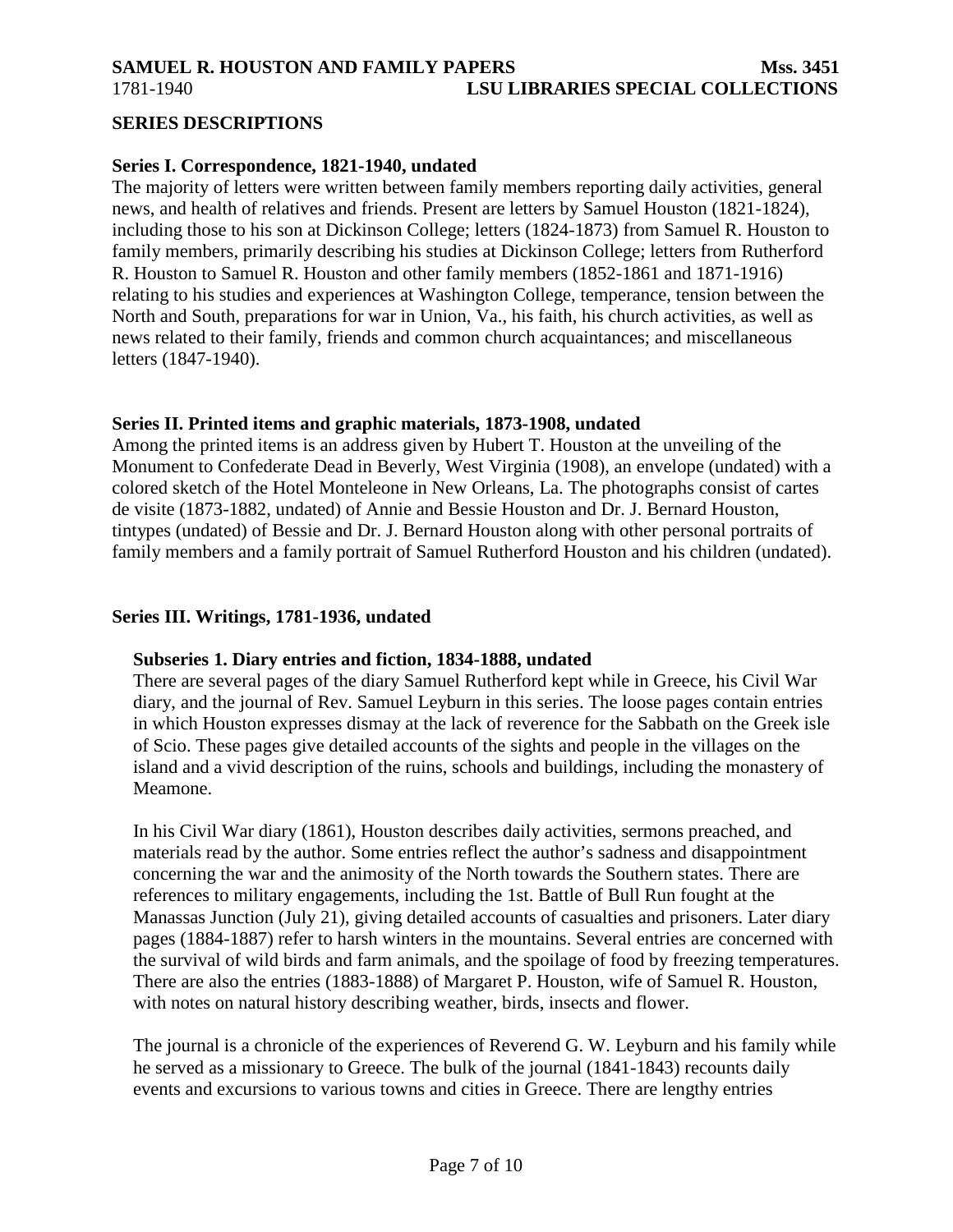# **SAMUEL R. HOUSTON AND FAMILY PAPERS MSS. 3451** 1781-1940 **LSU LIBRARIES SPECIAL COLLECTIONS**

describing his grief and the circumstances surrounding the death of his infant daughter and a detailed account of an attack and robbery he and his wife suffered in their residence during the night. There are several references to Mr. King's sermons and several entries reflecting his own thoughts on Protestantism. A later entry (1865) contemplates the destruction caused by the Civil War.

Also contained in this subseries are short stories written about nature and animals.

## **Subseries 2. Sermons, 1781-1852, undated**

Sermons delivered by Samuel Houston and Samuel Rutherford Houston; some include dates and cite the biblical passages used.

## **Subseries 3. Miscellaneous, 1839-1936, undated**

Among the miscellaneous writings is a copy of general order no. 9 issued by R. E. Lee bidding his troops farewell and sending them home at the end of the war, a handwritten issue of the Wigton Wight newsletter (1875), and a poem written in Greek (undated). There is also a broadcast address (1936) denouncing violence in Palestine.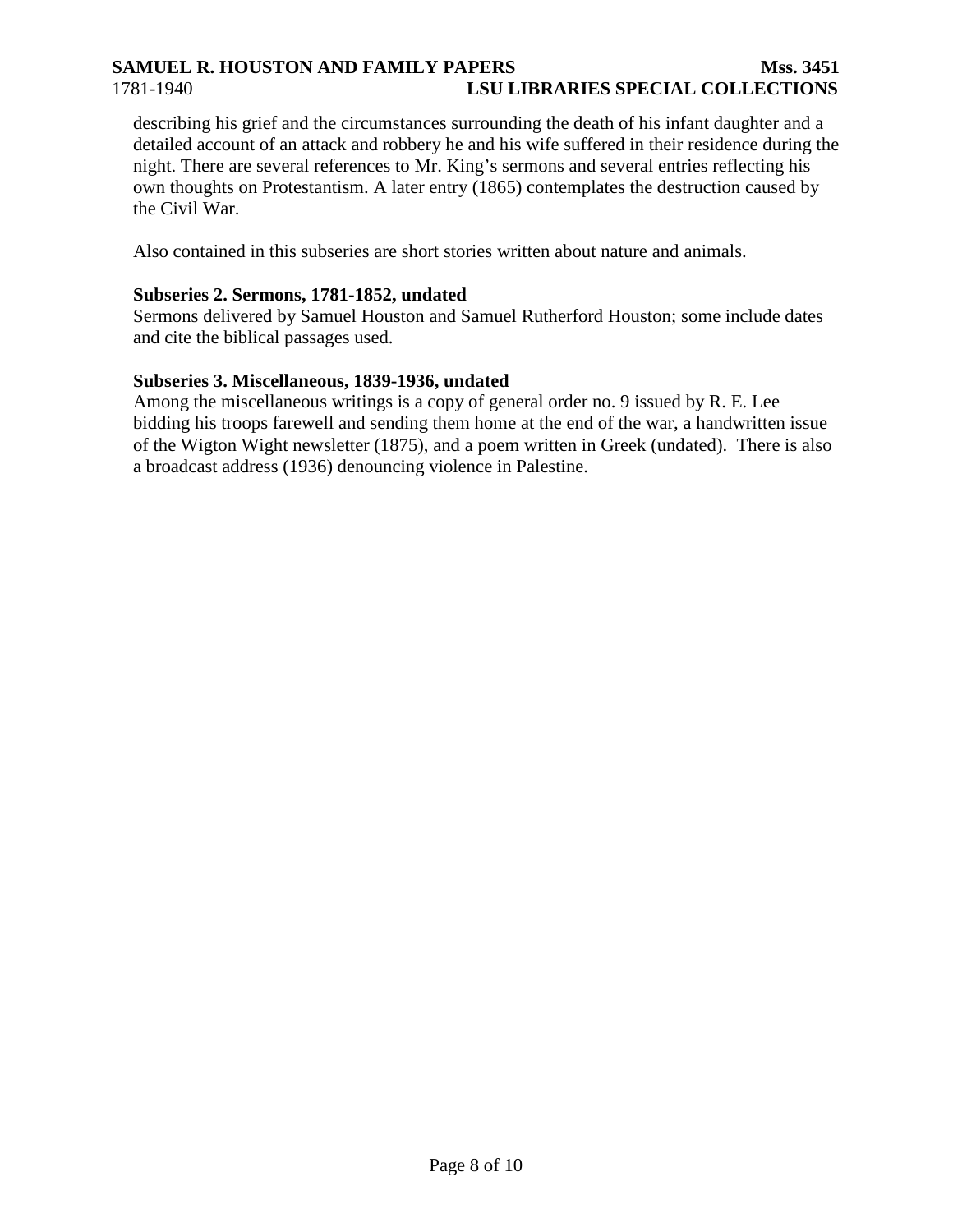# <span id="page-8-0"></span>**INDEX TERMS**

**Materials relating to these people, places, and things can be found in the series indicated, as represented by their numbers.**

| Animals--Virginia                             | Ш             |
|-----------------------------------------------|---------------|
| Bull Run, 1 <sup>st</sup> . Battle, Va., 1861 | Ш             |
| <b>Botany--Virginia</b>                       | Ш             |
| <b>Dickinson College</b>                      |               |
| <b>Houston, Margaret Paxton</b>               | $I-III$       |
| <b>Houston, Samuel, 1758-1839</b>             | I, III        |
| Houston, Samuel Rutherford, 1806-1887         | $I-III$       |
| Houston, Rutherford Rowland, 1836-1917        | $I-III$       |
| Houston, Hubert T.                            | I, III        |
| Leyburn, George W.                            | П             |
| <b>Missionaries--Greece</b>                   | Ш             |
| Palestine--History--1929-1948                 | Ш             |
| Presbyterian Church--Virginia                 | <b>I, III</b> |
| Virginia--History--19 <sup>th</sup> century   | $I-III$       |
| <b>Washington College (Lexington, Va.)</b>    |               |